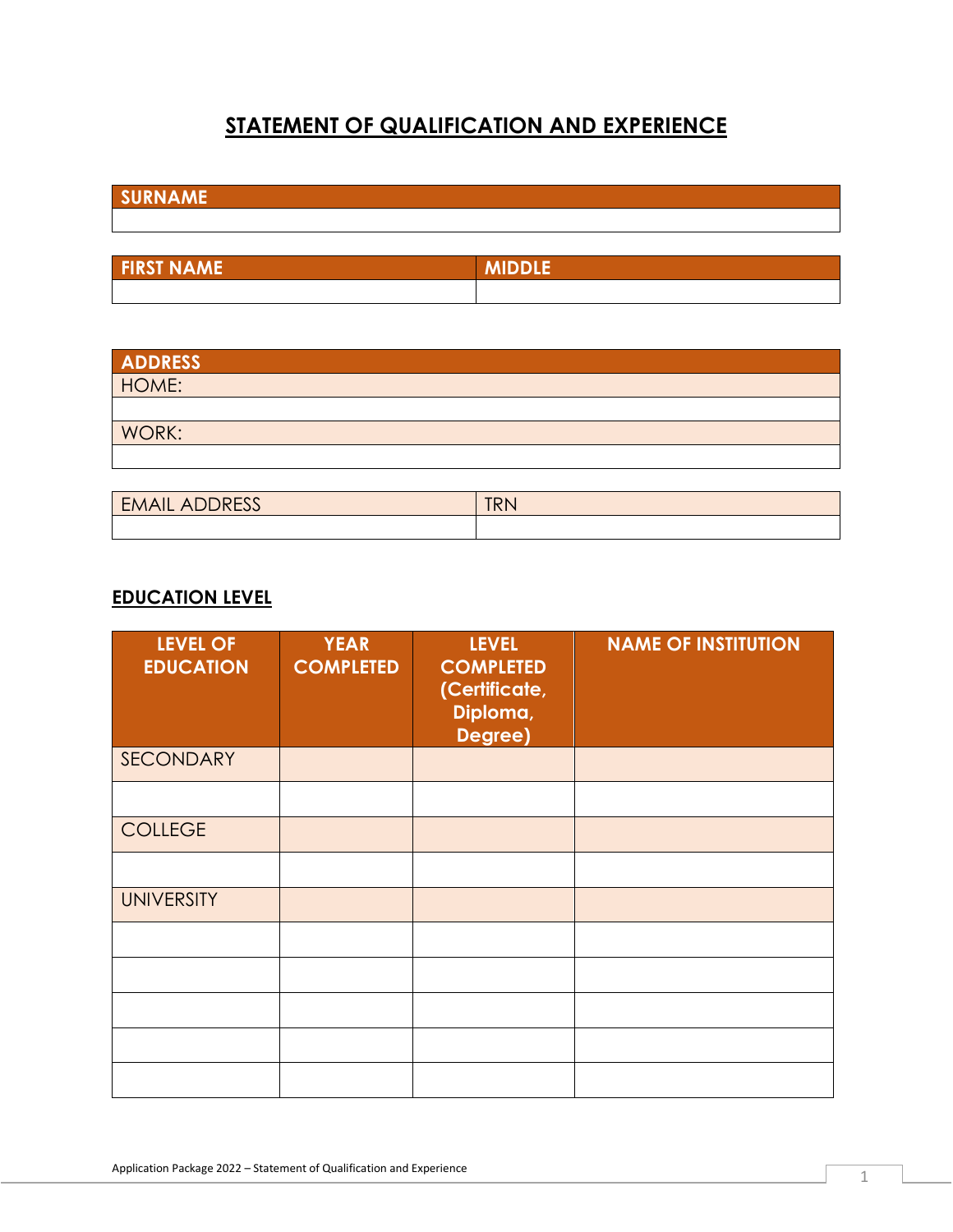| <b>OTHER</b> (specify) |  |  |
|------------------------|--|--|
|                        |  |  |
|                        |  |  |
|                        |  |  |
|                        |  |  |

### **WORK EXPERIENCE**

**CURRENT POSITION/TITLE** 

# **HOW LONG HAVE YOU WORKED IN THIS POSITION?**

**WHAT IS YOUR CURRENT JOB DESCRIPTION? Describe the work that you do as full-time employment). Please provide as many details as possible (attach job description if you wish).**

## **OCCUPATIONAL RECORD**

*List the positions for the last ten years which includes your current job title/organisation*

| <b>ORGANIZATION</b><br>/EMPLOYER | <b>POSITION</b> | <b>PERIOD OF</b><br><b>EMPLOYMENT</b><br><b>(STATE MONTH</b><br><b>AND YEAR)</b> | <b>NUMBER OF</b><br><b>YEARS</b> |
|----------------------------------|-----------------|----------------------------------------------------------------------------------|----------------------------------|
|                                  |                 |                                                                                  |                                  |
|                                  |                 |                                                                                  |                                  |
|                                  |                 |                                                                                  |                                  |
|                                  |                 |                                                                                  |                                  |
|                                  |                 |                                                                                  |                                  |
|                                  |                 |                                                                                  |                                  |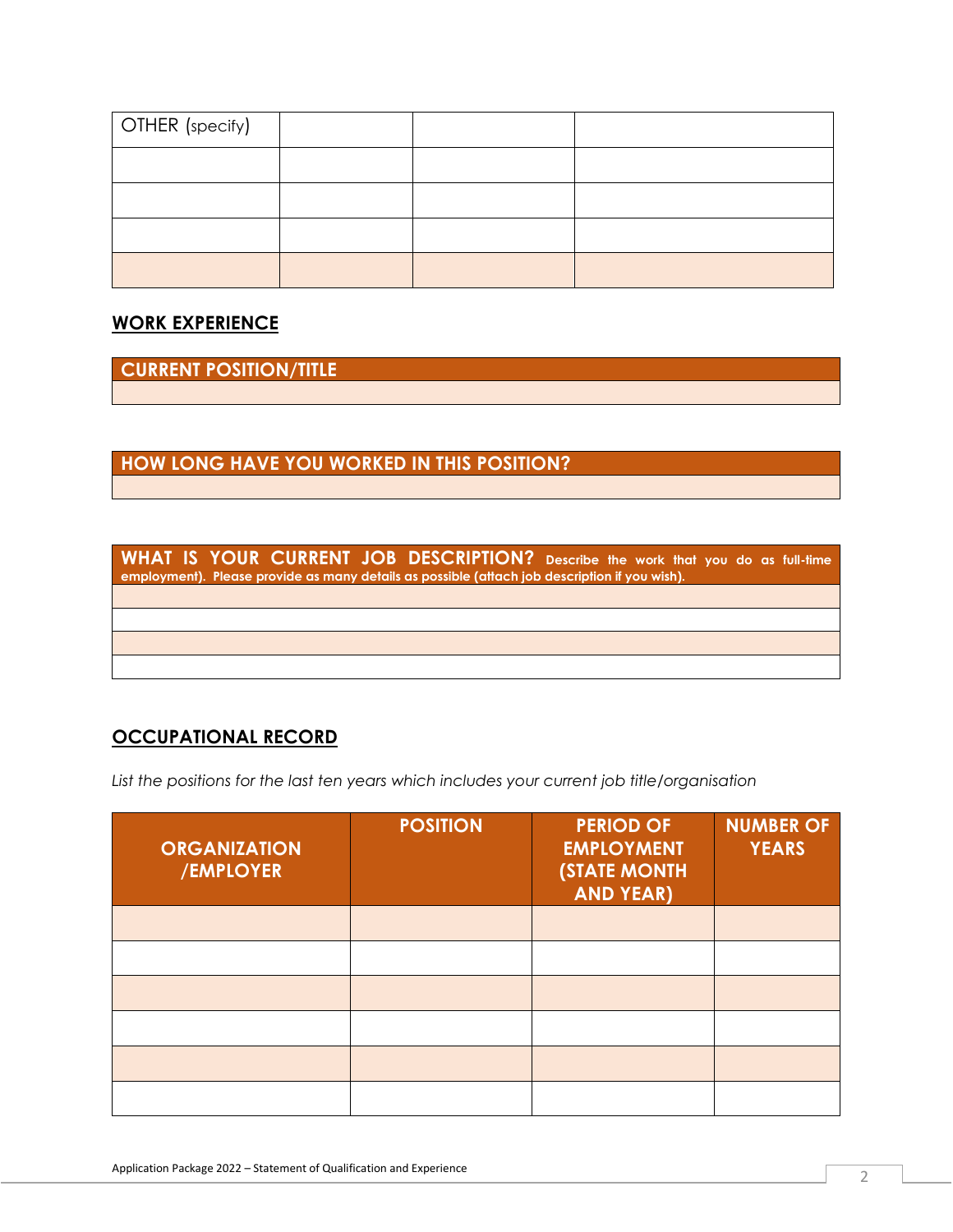| <b>ORGANIZATION</b> | <b>POSITION HELD</b> | <b>PERIOD OF SERVICE</b><br>(State month and<br>year) |
|---------------------|----------------------|-------------------------------------------------------|
|                     |                      |                                                       |
|                     |                      |                                                       |
|                     |                      |                                                       |
|                     |                      |                                                       |
|                     |                      |                                                       |
|                     |                      |                                                       |
|                     |                      |                                                       |
|                     |                      |                                                       |

## **Current and past Board and/or Committee and/or Volunteer positions**

## **SKILLS and COMPETENCY**

Please complete a self-assessment of your expertise, skills and competency to indicate your level of expertise, knowledge and/or experience by assigning an appropriate '**letter rating'**, stated hereunder, to represent your personal rating against each **Competency/Skill area** detailed below:

Please select the appropriate 'letter rating' that accurately reflects your level of competency, the definitions of each rating to be assigned are explained immediately following the letter as follows:

### **RATINGS:**

- ❖ **E**  Expert: Possession of a degree/diploma/certificate in the competency/skill area and/or have significant and extensive work experience in that field.
- ❖ **S** Strong: Have direct wide experience in or significant familiarity with the field as part of work experience or other related activities.
- ❖ **G**  Good: Understanding of the basic fundamentals and concepts that are encountered in this competency/skill area.
- ❖ **B**  Basic: Have some knowledge of or familiarity with the competency/skill area.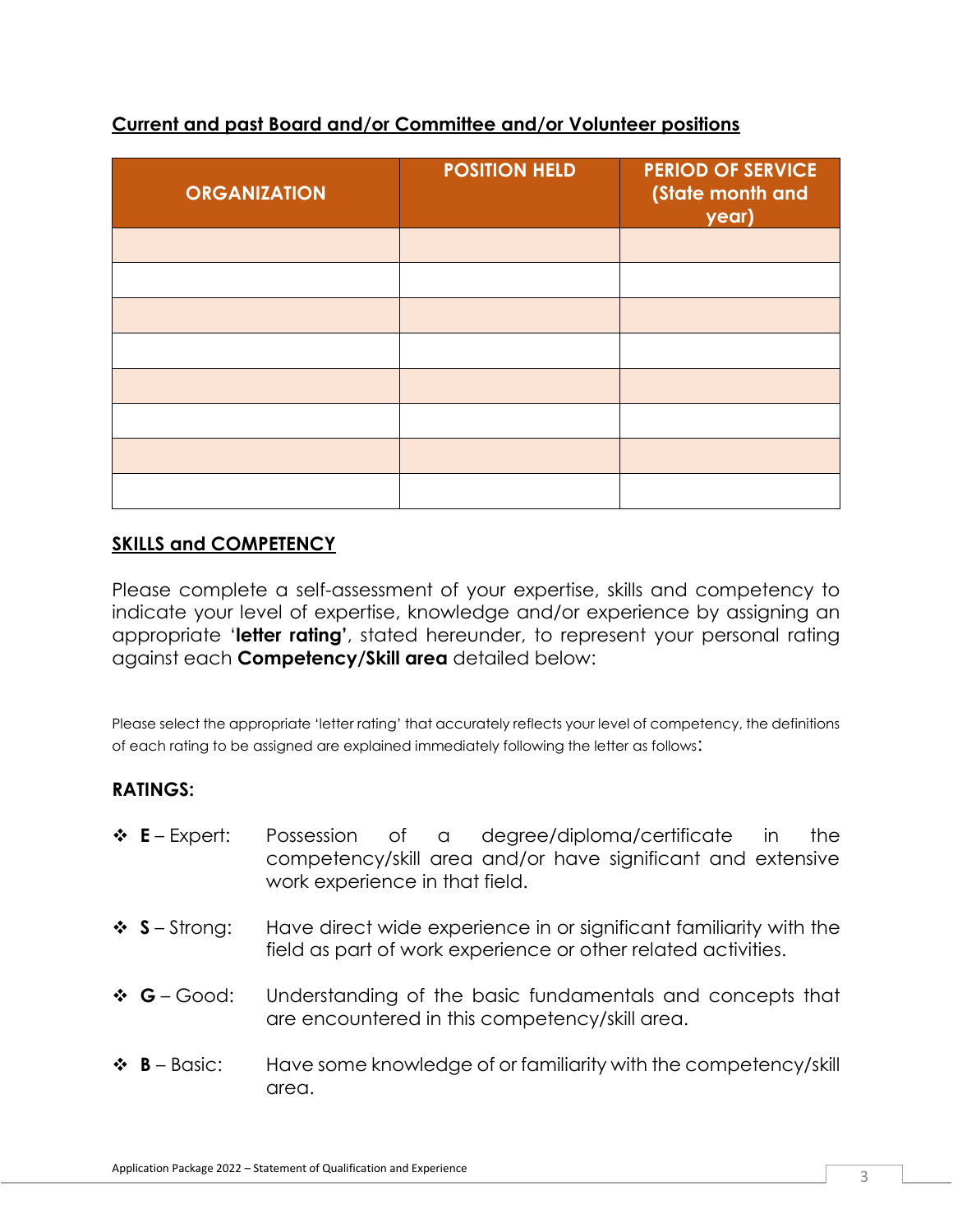# ❖ **N/A** - No

Relevant

 Experience: Have no knowledge of or familiarity/experience with the topic or area.

# **SKILLS**

# **COMPETENCY/SKILLS AREA LETTER RATING**

| 1. Audit and Compliance:                                                                                                  | $\overline{ }$   | $\mathcal{L}$ |
|---------------------------------------------------------------------------------------------------------------------------|------------------|---------------|
| - Performance and regulatory standards;                                                                                   |                  |               |
| - Examination, reviews and auditing policies and procedures;                                                              |                  |               |
| - Financial and operational auditing and reporting; compliance issues.                                                    |                  |               |
| 2. Budget Planning and Control:                                                                                           | $\overline{ }$   | $\lambda$     |
| - Annual and medium-term budget planning;                                                                                 |                  |               |
| - Budgetary analysis; variance analysis; budgetary control.                                                               |                  |               |
| 3. Credit Union System and Operations:                                                                                    |                  | $\mathcal{E}$ |
| - Co-operative business model; key components of operations;                                                              |                  |               |
| (people; member service and relations; physical and technical                                                             |                  |               |
| infrastructures).                                                                                                         |                  |               |
| 4. Credit, Collections and Loan Portfolio Management:                                                                     | $\overline{ }$   | $\lambda$     |
| - Credit worthiness; credit collection; delinquency;                                                                      |                  |               |
| - Financial assessment, analysis and evaluation.                                                                          |                  |               |
| 5. Financial Expertise/Literacy and Administration:<br>- Preparation, interpreting and reporting of financial statements; | $\overline{ }$   | $\mathcal{E}$ |
| - Financial accounting standards, principles and conventions/customs;                                                     |                  |               |
| - Financial policies and procedures.                                                                                      |                  |               |
| 6. Governance and Ethics:                                                                                                 |                  | $\lambda$     |
| - Board and Management policies, rules, processes and procedures;                                                         |                  |               |
| - Organizational structure; decision-making and delegation powers;                                                        |                  |               |
| - Committees; ethical and behavioural declarations and mandates.                                                          |                  |               |
| 7. Information and Communication Technology:                                                                              | (                | $\mathcal{E}$ |
| - Hardware and software systems and applications; networking and                                                          |                  |               |
| Databases;                                                                                                                |                  |               |
| - Web-enabled products and services, communication and copying devices;                                                   |                  |               |
| - System design, implementation, upgrade and maintenance.                                                                 |                  |               |
| 8. Investment, Treasury and Cash Management:                                                                              | $\overline{(}$   | $\mathcal{E}$ |
| - Funds management and allocation and release; cash liquidity                                                             |                  |               |
| and overdraft;                                                                                                            |                  |               |
| - Interest rates; borrowings; disbursements and security systems.                                                         |                  |               |
| 9. Leadership and Teaming:                                                                                                | $\overline{(\ }$ | $\mathcal{E}$ |
| - Leadership skills, traits and attributes;                                                                               |                  |               |
| - Teamwork, project management and hierarchical structures.                                                               |                  |               |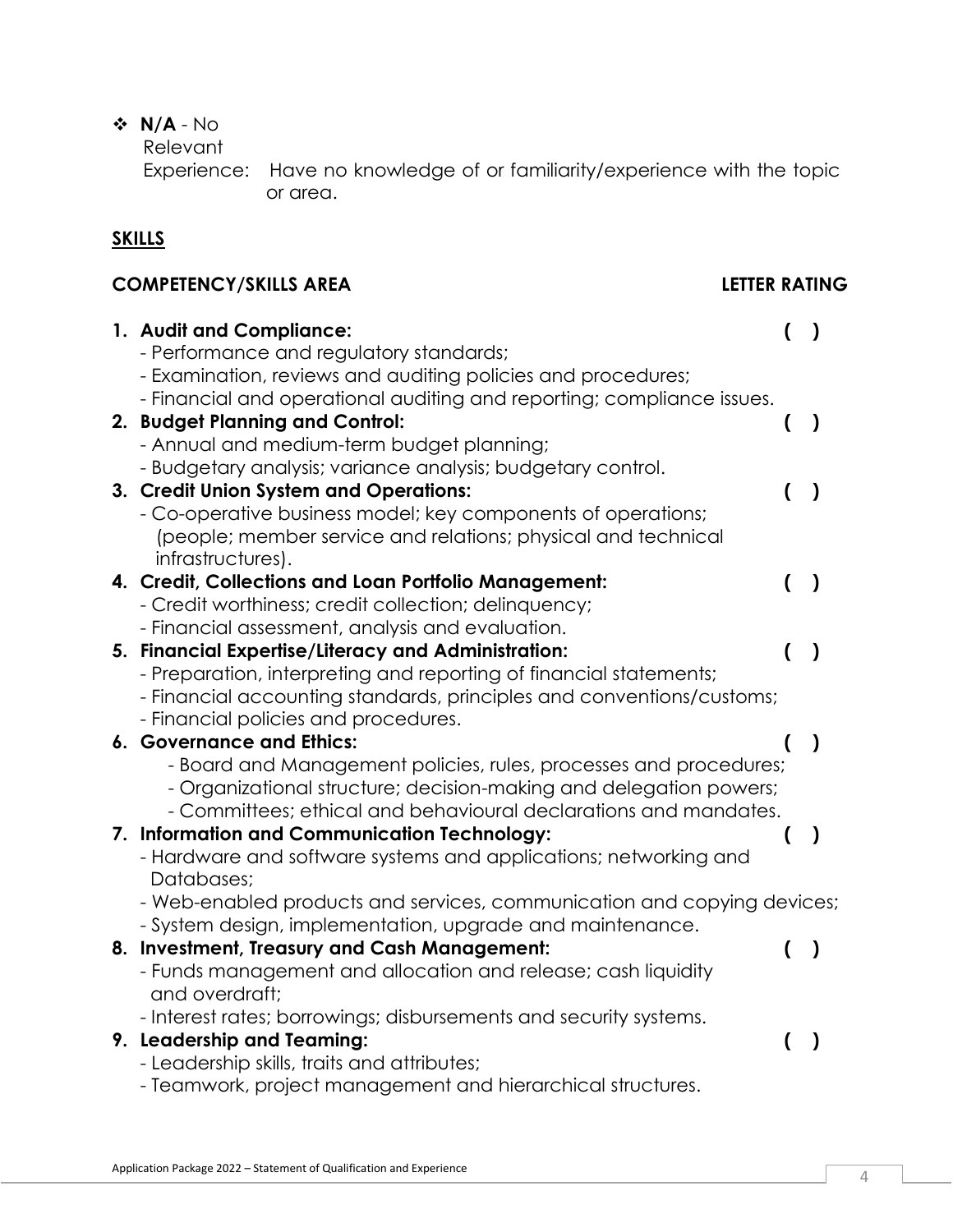| 10. Enterprise Risk Management:                                                        |           |
|----------------------------------------------------------------------------------------|-----------|
| - Risk analysis, assessment and monitoring;                                            |           |
| - Categories of risks - strategic, financial, operational, people, regulatory.         |           |
| 11. Strategic Thinking, Planning and Development:                                      |           |
| - Planning models, concepts, processes and direction; credit union<br>expansion;       |           |
| - Brain-storming; plan development, implementation and monitoring.                     |           |
| 12. Executive Recruiting and Human Resource Management:                                | $\lambda$ |
| - Recruitment and engagement policies and practices; performance                       |           |
| evaluation                                                                             |           |
| - Career and succession planning; remuneration, benefits and allowances;               |           |
| - Pension and superannuation schemes.                                                  |           |
| <b>13. Legal Services:</b>                                                             |           |
| - Loan and security agreements; service, supply and property contracts;<br>litigation. |           |
| - Legislative and regulatory changes and amendments; disputes;                         |           |
| - Current legislation governing Co-operatives; Rules review.                           |           |
| <b>14. Engineering Services:</b>                                                       | $\lambda$ |
| - Civil, Electrical Building Services Engineering.                                     |           |
| 15. Asset Management:                                                                  |           |
| - Property – Property development and planned and routing maintenance;                 |           |
| - Procurement and Inventory Management;                                                |           |
| - Health, Safety and Environment Issues;                                               |           |
| - Security Systems.                                                                    |           |
| 16. Marketing:                                                                         |           |
| - Customer Relations Management, Promotions and Sales.                                 |           |
| 17. Other Competencies or Skill-set Areas:                                             |           |
| - Please provide details of other competencies you may possess.                        |           |
|                                                                                        |           |